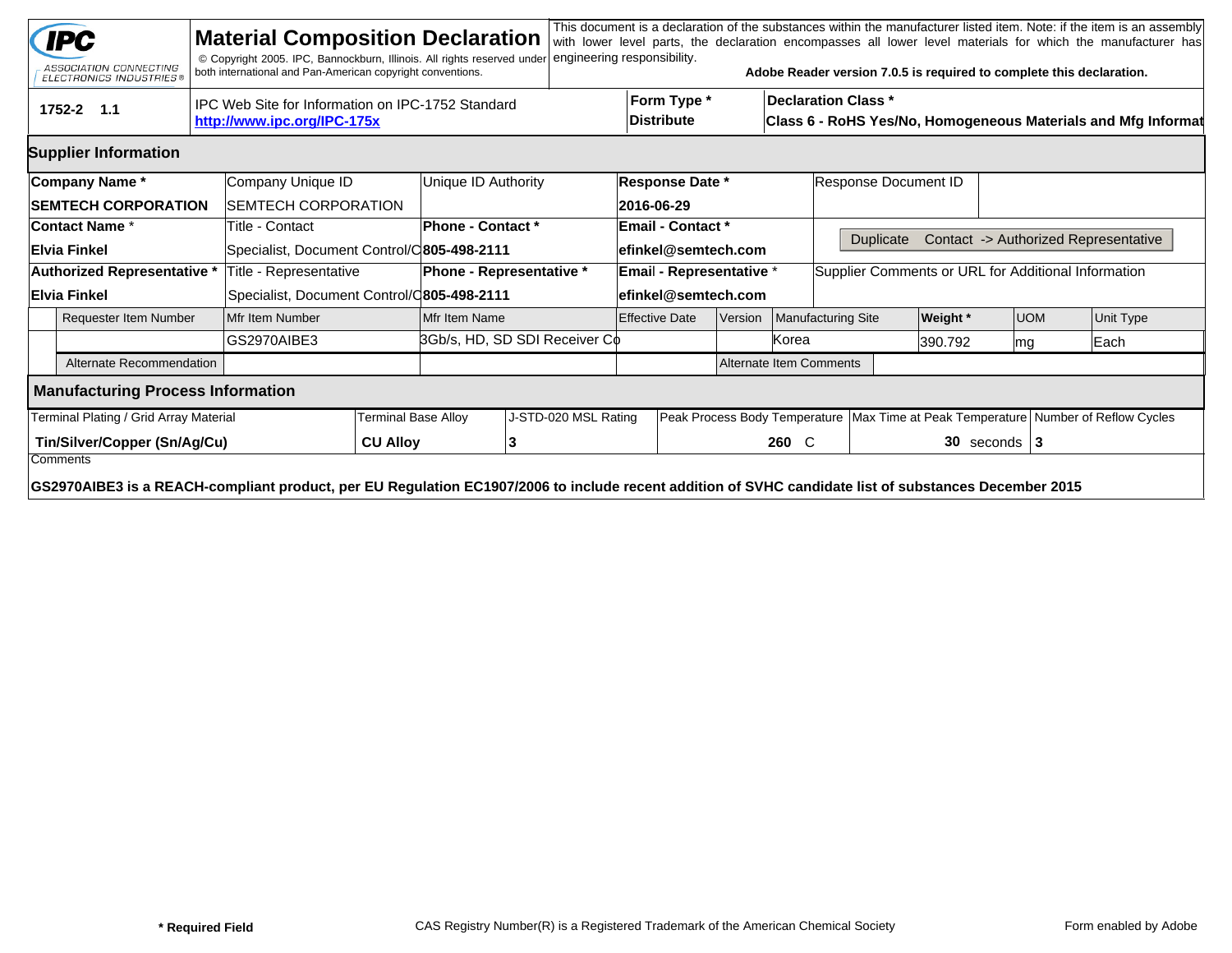| Save the fields in<br><b>Export Data</b><br>this form to a file | Import fields from a<br>Import Data<br>file into this form                                                                                                                                                                                                                                                                                                                                                                                                                                                                                                                                                                                                                                                                                                                                                                                                                                                                                                                                                                                                                                                                                                                                                                                                                                                                                                                                                                                                                                                                                                                                                                                                                                                                                                                                                                                                                                                                                                                                                                                                                  | Clear all of the<br>fields on this form | <b>Reset Form</b> | Lock the fields on this<br>form to prevent changes | Lock Supplier Fields |
|-----------------------------------------------------------------|-----------------------------------------------------------------------------------------------------------------------------------------------------------------------------------------------------------------------------------------------------------------------------------------------------------------------------------------------------------------------------------------------------------------------------------------------------------------------------------------------------------------------------------------------------------------------------------------------------------------------------------------------------------------------------------------------------------------------------------------------------------------------------------------------------------------------------------------------------------------------------------------------------------------------------------------------------------------------------------------------------------------------------------------------------------------------------------------------------------------------------------------------------------------------------------------------------------------------------------------------------------------------------------------------------------------------------------------------------------------------------------------------------------------------------------------------------------------------------------------------------------------------------------------------------------------------------------------------------------------------------------------------------------------------------------------------------------------------------------------------------------------------------------------------------------------------------------------------------------------------------------------------------------------------------------------------------------------------------------------------------------------------------------------------------------------------------|-----------------------------------------|-------------------|----------------------------------------------------|----------------------|
| <b>RoHS Material Composition Declaration</b>                    |                                                                                                                                                                                                                                                                                                                                                                                                                                                                                                                                                                                                                                                                                                                                                                                                                                                                                                                                                                                                                                                                                                                                                                                                                                                                                                                                                                                                                                                                                                                                                                                                                                                                                                                                                                                                                                                                                                                                                                                                                                                                             |                                         |                   | <b>Declaration Type *</b>                          | Detailed             |
| <b>RoHS Directive</b><br>2002/95/EC                             | RoHS Definition: Quantity limit of 0.1% by mass (1000 PPM) in homogeneous material for: Lead (Pb), Mercury, Hexavalent Chromium, Polybrominated Biphenyls (PBB),<br>Polybrominated Diphenyl Ethers (PBDE) and quantity limit of 0.01% by mass (100 PPM) of homogeneous material for Cadmium                                                                                                                                                                                                                                                                                                                                                                                                                                                                                                                                                                                                                                                                                                                                                                                                                                                                                                                                                                                                                                                                                                                                                                                                                                                                                                                                                                                                                                                                                                                                                                                                                                                                                                                                                                                 |                                         |                   |                                                    |                      |
|                                                                 | Please indicate whether any homogeneous material (as defined by the RoHS Directive, EU 2002/95/EC and implemented by the laws of the European Union member states) of the part identified on this form contains lead, mercury,<br>chromium, polybrominated biphenyls and/or polybrominated diphenyl ethers (each a ?RoHS restricted substance?) in excess of the applicable quantity limit identified above. If a homogeneous material within the part contains<br>excess of an applicable quantity limit, please indicate below which, if any, RoHS exemption you believe may apply. If the part is an assembly with lower level components, the declaration shall encompass all such components<br>gathered the information it provides in this form using appropriate methods to ensure its accuracy and that such information is true and correct to the best of its knowledge and belief, as of the date that Supplier complet<br>Company will rely on this certification in determining the compliance of its products with European Union member state laws that implement the RoHS Directive. Company acknowledges that Supplier may have relied on informati<br>completing this form, and that Supplier may not have independently verified such information. However, in situations where Supplier has not independently verified information provided by others, Supplier agrees that, at a<br>certifications regarding their contributions to the part, and those certifications are at least as comprehensive as the certification in this paragraph. If the Company and the Supplier enter into a written agreement with r<br>conditions of that agreement, including any warranty rights and/or remedies provided as part of that agreement, will be the sole and exclusive source of the Supplier?s liability and the Company?s remedies for issues that a<br>provides in this form. In the absence of such written agreement, the warranty rights and/or remedies of Supplier's Standard Terms and Conditions of Sale applicable to such part shall apply. |                                         |                   |                                                    |                      |
| <b>RoHS Declaration *</b>                                       | - Item(s) does not contain RoHS restricted substances per the definition above                                                                                                                                                                                                                                                                                                                                                                                                                                                                                                                                                                                                                                                                                                                                                                                                                                                                                                                                                                                                                                                                                                                                                                                                                                                                                                                                                                                                                                                                                                                                                                                                                                                                                                                                                                                                                                                                                                                                                                                              |                                         |                   | Supplier Acceptance * Accepted                     |                      |
| above and choose all applicable exemptions.                     | Exemptions: If the declared item does not contain RoHS restricted substances per the definition above except for defined RoHS exemptions, then select the corresponding response in the RoHS Declaration                                                                                                                                                                                                                                                                                                                                                                                                                                                                                                                                                                                                                                                                                                                                                                                                                                                                                                                                                                                                                                                                                                                                                                                                                                                                                                                                                                                                                                                                                                                                                                                                                                                                                                                                                                                                                                                                    |                                         |                   |                                                    |                      |
| <b>Declaration Signature</b>                                    |                                                                                                                                                                                                                                                                                                                                                                                                                                                                                                                                                                                                                                                                                                                                                                                                                                                                                                                                                                                                                                                                                                                                                                                                                                                                                                                                                                                                                                                                                                                                                                                                                                                                                                                                                                                                                                                                                                                                                                                                                                                                             |                                         |                   |                                                    |                      |
|                                                                 | Instructions: Complete all of the required fields on all pages of this form. Select the "Accepted" on the Supplier Acceptance drop-down. This will display the signature area. Digitally sign                                                                                                                                                                                                                                                                                                                                                                                                                                                                                                                                                                                                                                                                                                                                                                                                                                                                                                                                                                                                                                                                                                                                                                                                                                                                                                                                                                                                                                                                                                                                                                                                                                                                                                                                                                                                                                                                               |                                         |                   |                                                    |                      |

 $\text{Supplier Digital Signature} \boxed{\text{efinkel @sentecCh.com} \ ^{\text{Objectly signed by efficient} \ } }$ 

the declaration (if required by the Requester) and click on Submit Form to have the form returned to the Requester.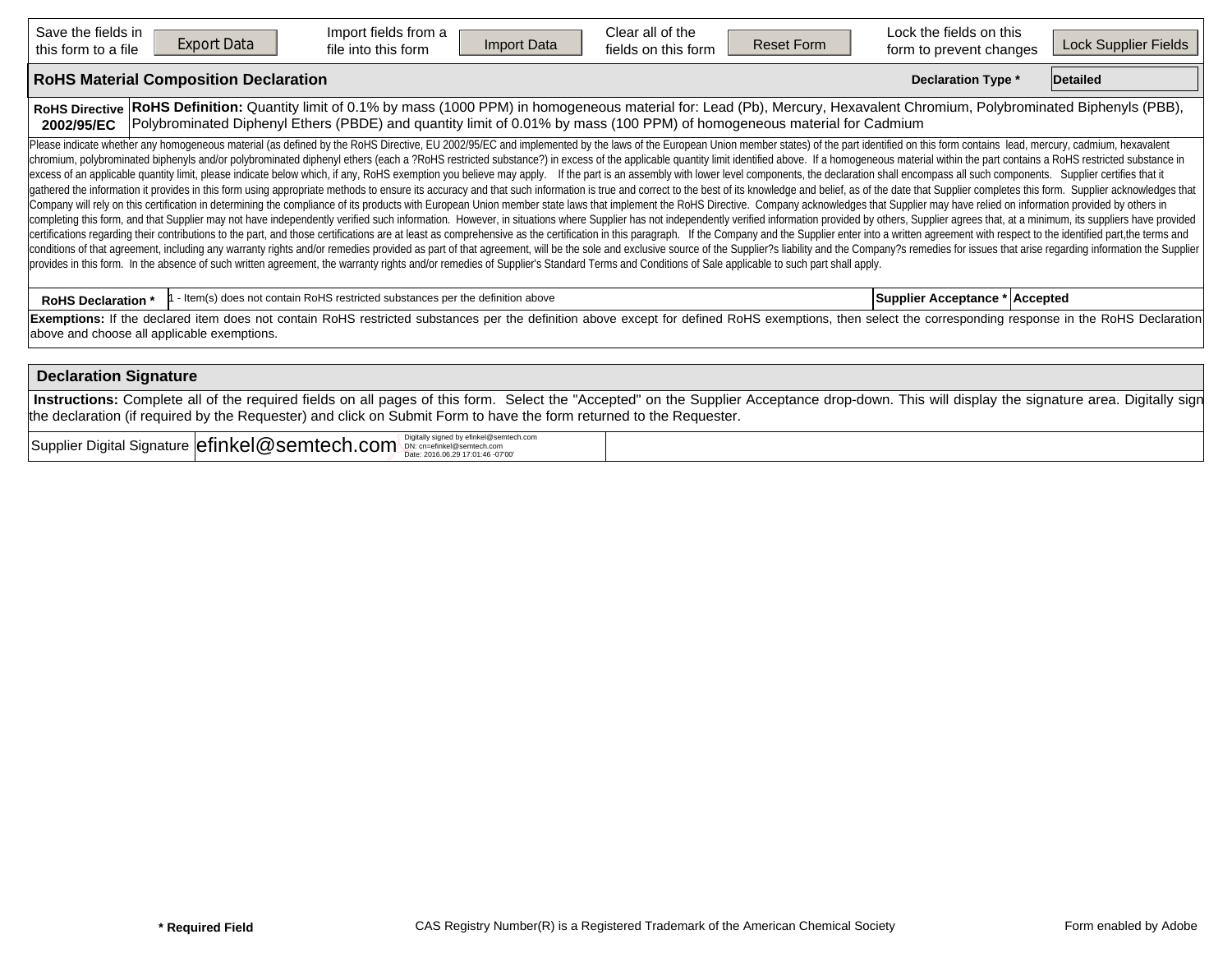## **Homogeneous Material Composition Declaration for Electronic Products**

**SubItem Instructions:** The presence of any JIG Level A or B substances must be declared. [1] indicate the subpart in which the substance is located, [2] provide a description of the homogeneous material [3], enter the weight of the homogeneous material.

Substance Instructions: [A] select the Level (JIG A, JIG B, Requester or Supplier) [B] select the substance category (JIG or Requester) or enter a value (Supplier). [C] select the substance (JIG) or enter the substance and CAS (Other). [D] select a RoHS exemption, if applicable [E] enter the weight of the substance or the PPM concentration [F] Optionally enter the positive (+) and negative (-) tolerance in percent (Note: percent tolerance values are expected to cover a 3 sigma range of distribution unless otherwise noted).

Line Functions: +I Inserts a New Item /SubItem +M Inserts a new Material +C Inserts a new Substance Category +S Inserts a new Substance - Deletes the element line

|                      | Item/SubItem               |           | Homogeneous         | Weight    | Unit of |                  | Level                                | <b>Substance Category</b> |                          |         | <b>Substance</b>        | CAS         | Exempt Weight | Unit of | Tolerance | <b>PPM</b> |
|----------------------|----------------------------|-----------|---------------------|-----------|---------|------------------|--------------------------------------|---------------------------|--------------------------|---------|-------------------------|-------------|---------------|---------|-----------|------------|
|                      | <b>Name</b>                |           | <b>Material</b>     |           | Measure |                  |                                      |                           |                          |         |                         |             |               | Measure | $\ddot{}$ |            |
| $+1$<br>-1           | Substrate                  | $+M$ -MBT |                     | 159.84    | mg      |                  | +C -C Supplier                       |                           | $+$ s                    |         | $-S$ SiO <sub>2</sub>   | 60676-86-0  | 17.023        | mg      |           | 106,50     |
|                      |                            |           |                     |           |         |                  |                                      |                           | ∣+s∣                     |         | $-S$ Acrylic            | Proprietary | 15.984        | mg      |           | 100,00     |
|                      |                            |           |                     |           |         |                  |                                      |                           | $ +s $                   |         | $-S$ Epoxy              | Proprietary | 12.787        | mg      |           | 80,000     |
|                      |                            |           |                     |           |         |                  |                                      |                           | +S                       |         | -S Bisphenol            | Proprietary | 23.976        | mg      |           | 150,00     |
|                      |                            |           |                     |           |         |                  |                                      |                           | $+S$                     |         | -S Triazol              | Proprietary | 27.972        | mg      |           | 1,750,0    |
|                      |                            |           |                     |           |         |                  |                                      |                           | $+S$                     |         | $-S $ Cu                | 7440-50-8   | 58.821        | mg      |           | 368,00     |
|                      |                            |           |                     |           |         | $-c B$<br>$ +c $ |                                      |                           | $+ s$                    |         | -S Nickel               | 7440-02-0   | 2.398         | mg      |           | 15,000     |
|                      |                            |           |                     |           |         |                  | $ +C -C $ Supplier                   |                           | $+ S \cdot S$ Au         |         |                         | 7440-57-5   | 0.879         | mg      |           | 5,500      |
| $+1$                 | -I Mold Compound           |           | $+M$ -M $KE$ -G1250 | 159.24 mg |         |                  | +C -C Supplier                       |                           |                          |         | +S -S Silica (fused)    | 60676-86-0  | 140.131 mg    |         |           | 880,00     |
|                      |                            |           |                     |           |         |                  |                                      |                           | l+sl                     |         | -S Epoxy Resin          | Proprietary | 9.554         | mg      |           | 60,000     |
|                      |                            |           |                     |           |         |                  |                                      |                           | $+S$                     |         | -S Phenolic Resin       | Proprietary | 8.758         | mg      |           | 55,000     |
|                      |                            |           |                     |           |         |                  |                                      |                           | $+S$                     |         | -S Carbon Black         | 1333-86-4   | 0.796         | mg      |           | 5,000      |
|                      | $\left  + \right $ -I Chip | $+M$ -M   |                     | 12.54     | mg      |                  | $ \mathsf{+C} \mathsf{-C} $ Supplier |                           | $+S$                     | $-S$ Si |                         | 7440-21-3   | 12.377        | mg      |           | 987,00     |
|                      |                            |           |                     |           |         |                  |                                      |                           | $+S$                     |         | $-S1$ AI                | 7429-90-5   | 0.075         | mg      |           | 6,000      |
|                      |                            |           |                     |           |         |                  |                                      |                           | $+S$                     |         | $-S$ W                  | 7440-33-7   | 0.05          | mg      |           | 4,000      |
|                      |                            |           |                     |           |         |                  |                                      |                           | $+S$                     |         | $-S$ Ti                 | 7440-32-6   | 0.038         | mg      |           | 3,000      |
|                      | +I -I Die Attach           |           | $+M$ -M 2100A       | 6.874     | mg      |                  | $ \mathsf{+C} \mathsf{-C} $ Supplier |                           | $+S$                     |         | $-S$ Ag                 | 7440-22-4   | 5.293         | mg      |           | 770,00     |
|                      |                            |           |                     |           |         |                  |                                      |                           | $+S$                     |         | -S Epoxy Resin          | Proprietary | 0.447         | mg      |           | 65,000     |
|                      |                            |           |                     |           |         |                  |                                      |                           | $+S$                     |         | -S Functionalized Resin | Proprietary | 0.447         | mg      |           | 65,000     |
|                      |                            |           |                     |           |         |                  |                                      |                           | ∣+s∣                     |         | -S Diester              | Proprietary | 0.687         | mg      |           | 100,00     |
| $+1$<br>$\mathbf{I}$ | <b>Wire</b>                | $+M$ -M   |                     | 3.658     | mg      |                  | $ \mathsf{+C} \mathsf{-C} $ Supplier |                           | +s                       |         | $-S$ Au                 | 7440-57-5   | 3.658         | mg      |           | 999,90     |
| $+1$                 | -I Solder Balls            | $+M$ -M   |                     | 48.64     | mg      | $+C$             | -C Supplier                          |                           | $+ s$                    |         | $-S$ Sn                 | 7440-31-5   | 46.938        | mg      |           | 965,00     |
|                      |                            |           |                     |           |         |                  |                                      |                           | $ \mathbf{S} $ -S $ $ Ag |         |                         | 7440-22-4   | 1.459         | mg      |           | 30,000     |